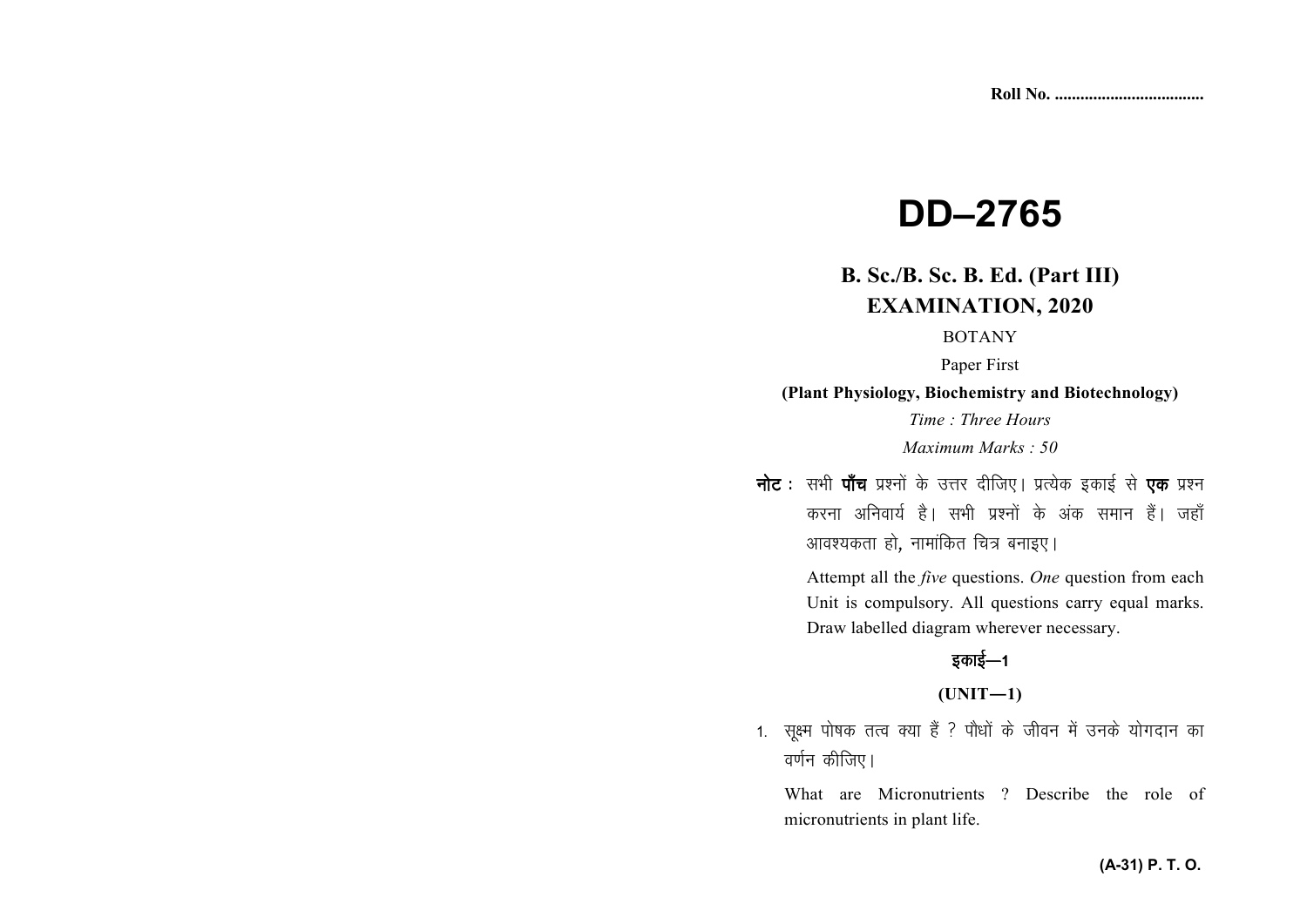अथवा

(*Or*)

निम्नलिखित में से किन्हीं **दो** पर टिप्पणियाँ लिखिए:

- $(i)$  डिक्सन एवं जॉली के सिद्धान्त
- $(i)$  जनित द्रव्य संकृचन
- (iii) परासरण व परासरण दाब

Write notes on any *two* of the following :

- (i) Dixon and Jolly's theory
- (ii) Plasmolysis
- (iii) Osmosis and osmotic pressure

## डकाई—2

## **(UNIT—2)**

2 पौधों में कार्बनिक पोषकों के स्थानान्तरण की विधियों का वर्णन कीजिए।

Describe the mechanism of translocation of organic solute in plants.

#### अथवा

## (*Or*)

निम्नलिखित में से किन्हीं **दो** पर टिप्पणियाँ लिखिए :

- $(i)$  सीमाकारकों का सिद्धान्त
- (ii)  $\rm\,C_{3}$  व  $\rm\,C_{4}$  पौधों में अन्तर
- $(iii)$  प्रकाशीय श्वसन

Write notes on any *two* of the following :

- (i) Law of limiting factors
- (ii) Difference between  $C_3$  and  $C_4$  plants
- (iii) Photorespiration

## $\overline{\mathsf{s}}$ काई—3 **(UNIT—3)**

3. क्रैब्स चक्र का विस्तृत वर्णन कीजिए तथा उसके महत्व को बताइए।

Describe in detail the Kreb's cycle and also give its significance.

#### अथवा

(*Or*)

निम्नलिखित पर टिप्पणियाँ लिखिए:

- $(i)$  ग्लाकोलिसिस
- $(ii)$  असहजीवी नाइट्रोजन स्थिरीकरण

Write notes on the following :

- (i) Glycolysis
- (ii) Asymbiotic Nitrogen Fixation

## इकाई—4 **(UNIT—4)**

4. दीप्तिकालिका क्या है ? पुष्पन की क्रियाविधि को समझाइए। What is photoperiodism ? Describe the mechanism of flowering.

## अथवा

# (*Or*)

निम्नलिखित पर टिप्पणियाँ लिखिए:

- $(i)$  , ऐब्सिसिक अम्ल
- $(i)$  पौधों में जीर्णता

Write notes on the following :

- (i) Abscisic acid
- (ii) Senescence in plants